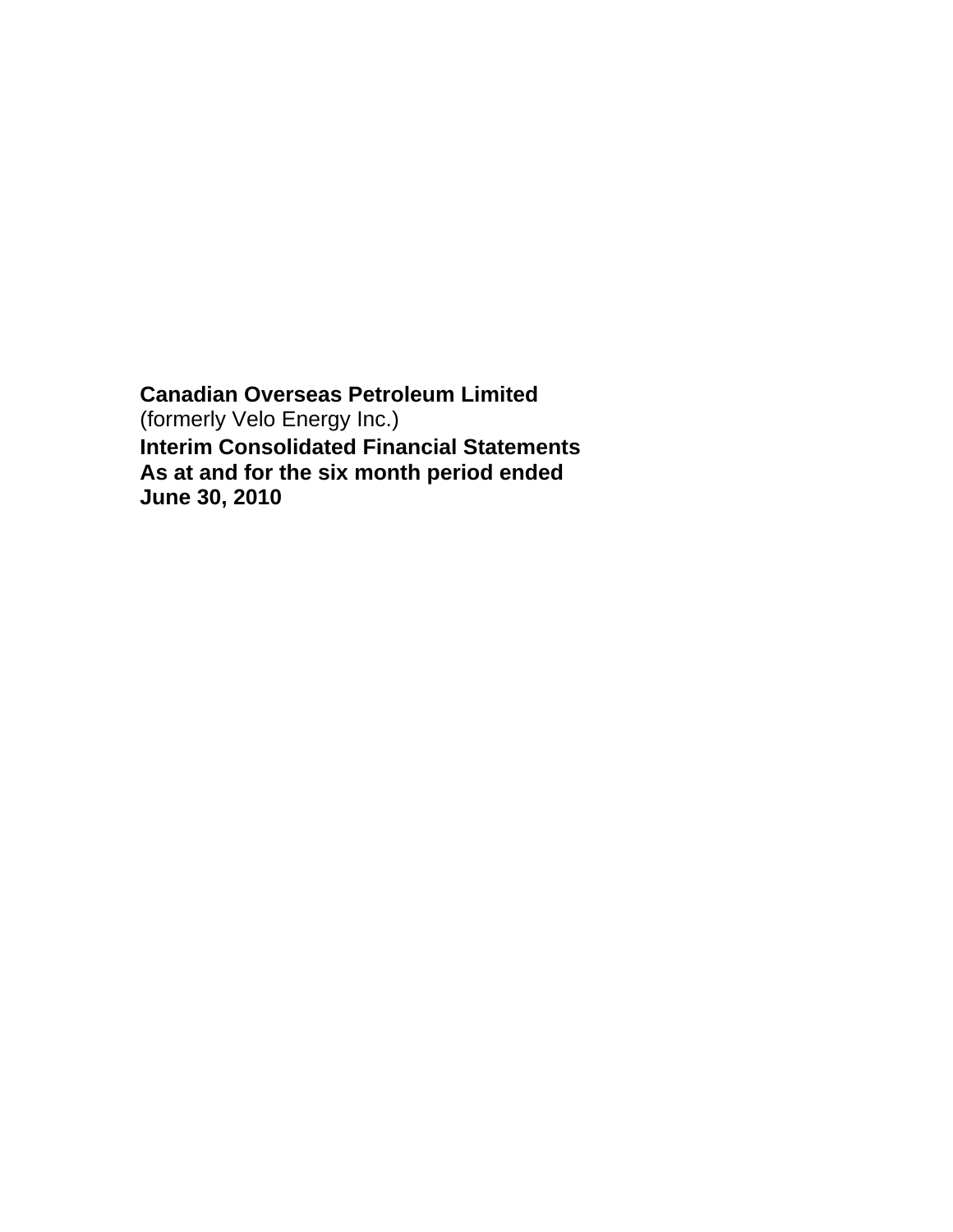# **Canadian Overseas Petroleum Limited Consolidated Balance Sheets (unaudited) (in Canadian dollars)**

|                                          | <b>June 30,</b> | December 31,   |
|------------------------------------------|-----------------|----------------|
|                                          | 2010            | 2009           |
|                                          |                 |                |
| <b>Assets</b>                            |                 |                |
| Current                                  |                 |                |
| Cash and cash equivalents                | \$3,429,973     | \$1,408,528    |
| Term deposits                            | 30,000          | 30,000         |
| Accounts receivable                      | 128,240         | 75,192         |
| Prepaid expenses                         | 80,626          | 277,137        |
|                                          | 3,668,839       | 1,790,857      |
|                                          |                 |                |
| Long-term rent deposit and prepayments   | 42,727          | 70,227         |
| Office equipment                         | 65,814          | 70,224         |
|                                          | \$3,777,380     | \$1,931,308    |
| <b>Liabilities</b>                       |                 |                |
|                                          |                 |                |
| Current                                  |                 |                |
| Accounts payable and accrued liabilities | \$295,573       | \$1,900,534    |
| Loan (note $3$ )                         |                 | 1,802,315      |
|                                          | 295,573         | 3,702,849      |
|                                          |                 |                |
| <b>Shareholders' Equity (Deficiency)</b> |                 |                |
| Share capital (note 4)                   | 15,072,562      | 8,062,924      |
| Warrants (note 4)                        | 1,647,000       | 306,000        |
| Contributed surplus                      | 1,657,494       | 1,074,494      |
| Deficit                                  | (14, 895, 249)  | (11, 214, 959) |
|                                          | 3,481,807       | (1,771,541)    |
|                                          | \$3,777,380     | \$1,931,308    |

## **Nature of operations and going concern (Note 1) Commitments and contractual obligations (Note 5)**

See accompanying notes to the interim consolidated financial statements.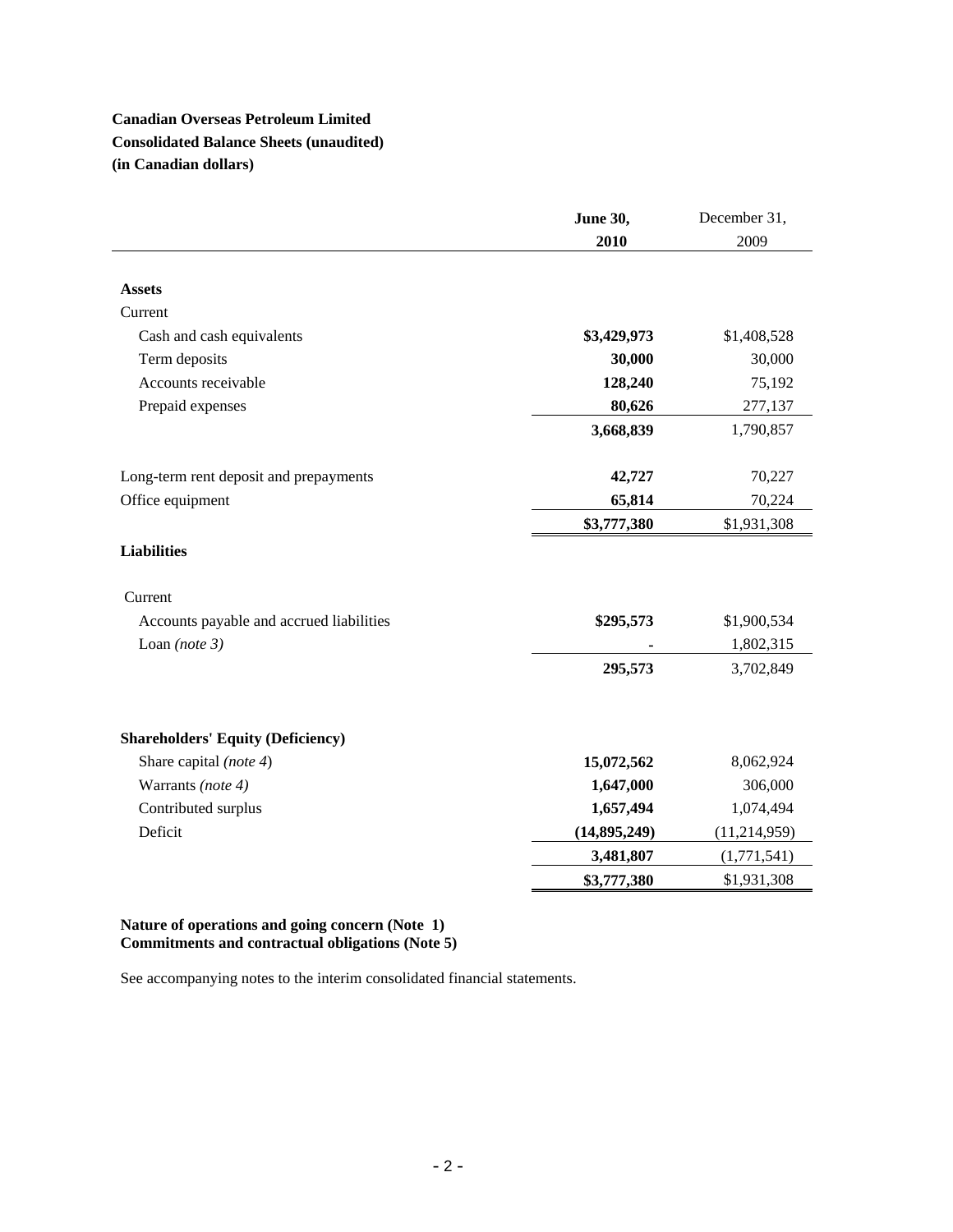**Consolidated Statements of Operations, Comprehensive Loss and Deficit (unaudited)** 

 **(in Canadian dollars)** 

|                                         | <b>Three months</b><br>Three months<br>June 30, 2010<br>June 30, 2009 |               | <b>Six months</b><br>June 30, 2010 | Six months<br>June 30, 2009 |  |
|-----------------------------------------|-----------------------------------------------------------------------|---------------|------------------------------------|-----------------------------|--|
| <b>Revenue</b>                          |                                                                       |               |                                    |                             |  |
| Management services                     | \$                                                                    | \$            | \$<br>6,060                        | \$                          |  |
| <b>Expenses</b>                         |                                                                       |               |                                    |                             |  |
| General and administrative (note 6)     | 1,199,044                                                             | 29,148        | 2,638,862                          | 44,211                      |  |
| Interest and financing charges (note 3) | 190,260                                                               |               | 460,660                            |                             |  |
| Depreciation                            | 2,692                                                                 |               | 6,107                              |                             |  |
| Stock based compensation (note 4)       | 583,000                                                               |               | 583,000                            |                             |  |
| Foreign exchange (gain) loss            | 405                                                                   |               | (216)                              |                             |  |
|                                         | 1,975,401                                                             | 29,148        | 3,688,413                          | 44,211                      |  |
| <b>Other items</b>                      |                                                                       |               |                                    |                             |  |
| Interest income                         | 1,702                                                                 | 12,809        | 2,063                              | 26,328                      |  |
| Net loss and comprehensive              |                                                                       |               |                                    |                             |  |
| loss                                    | (1,973,699)                                                           | (16, 339)     | (3,680,290)                        | (17, 883)                   |  |
| Deficit, beginning of period            | (12, 921, 550)                                                        | (6,594,756)   | (11, 214, 959)                     | (6,593,212)                 |  |
|                                         |                                                                       |               |                                    |                             |  |
| Deficit, end of period                  | \$(14,895,249)                                                        | \$(6,611,095) | \$(14,895,249)                     | \$(6,611,095)               |  |
| Loss per share (basic and               |                                                                       |               |                                    |                             |  |
| diluted)                                | \$(0.10)                                                              | \$(0.00)      | \$(0.20)                           | \$(0.00)                    |  |
| Weighted average number of shares       |                                                                       |               |                                    |                             |  |
| outstanding (basic and diluted)         | 19,879,816                                                            | 16,402,222    | 18,150,626                         | 16,402,222                  |  |

See accompanying notes to the interim consolidated financial statements.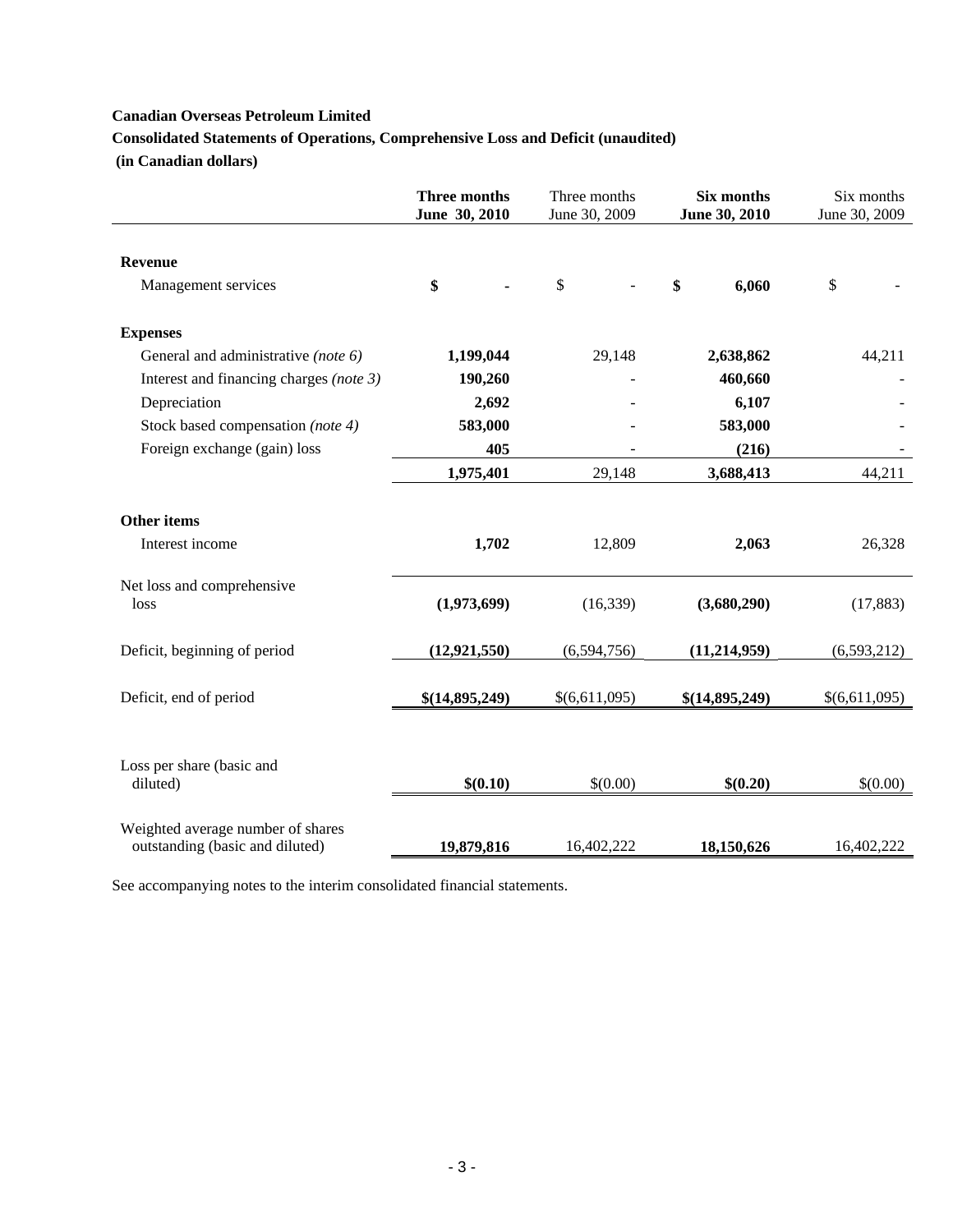## **Consolidated Statements of Cash Flows (unaudited)**

 **(in Canadian dollars)** 

|                                                                                                    | <b>Three months</b><br>June 30, 2010 | Three months<br>June 30, 2009 | Three months<br>June 30, 2010 | Six months<br>June 30, 2009 |
|----------------------------------------------------------------------------------------------------|--------------------------------------|-------------------------------|-------------------------------|-----------------------------|
| Cash Provided By (Used In)                                                                         |                                      |                               |                               |                             |
| <b>Operating Activities</b>                                                                        |                                      |                               |                               |                             |
| Net loss                                                                                           | \$(1,973,699)                        | \$(16,339)                    | \$(3,680,290)                 | \$(17,883)                  |
| Add non-cash items:                                                                                |                                      |                               |                               |                             |
| Stock-based compensation                                                                           | 583,000                              |                               | 583,000                       |                             |
| Fair value of Endeavour warrants                                                                   | 168,000                              |                               | 237,000                       |                             |
| Depreciation<br>Unrealized foreign exchange (gain)                                                 | 2,692                                |                               | 6,107                         |                             |
| loss                                                                                               | 346                                  |                               | (330)                         |                             |
| Funds used in operations                                                                           | (1,219,661)                          | (16, 339)                     | (2,854,513)                   | (17, 883)                   |
| Net change in non-cash<br>working capital                                                          | (2, 155, 669)                        | 2,278                         | (1,305,983)                   | (17,083)                    |
|                                                                                                    | (3,375,330)                          | (14,061)                      | (4,160,496)                   | (34,966)                    |
| <b>Financing Activities</b><br>Issuance of common shares and<br>warrants, net of share issue costs | 8,183,638                            |                               | 8,183,638                     |                             |
| Repayment of loan                                                                                  | (2,000,000)                          |                               | (2,000,000)                   |                             |
|                                                                                                    | 6,183,638                            |                               | 6,183,638                     |                             |
| <b>Investing Activities</b>                                                                        |                                      |                               |                               |                             |
| Additions of office equipment                                                                      |                                      |                               | (1, 897)                      |                             |
| Disposals of office equipment                                                                      | 200                                  |                               | 200                           |                             |
|                                                                                                    | 200                                  |                               | (1,697)                       |                             |
| Increase (decrease) in cash<br>during period<br>Cash and cash equivalents,                         | 2,808,508                            | (14,061)                      | 2,021,445                     | (34,966)                    |
| beginning of period                                                                                | 621,465                              | 1,330,053                     | 1,408,528                     | 1,350,958                   |
| Cash and cash equivalents,<br>end of period                                                        | \$3,429,973                          | \$1,315,992                   | \$3,429,973                   | \$1,315,992                 |
| Cash and cash equivalents:                                                                         |                                      |                               |                               |                             |
| Cash                                                                                               | \$46,973                             | \$15,992                      | \$46,973                      | \$15,992                    |
| Term deposits                                                                                      | 3,383,000                            | 1,300,000                     | 3,383,000                     | 1,300,000                   |
|                                                                                                    | \$3,429,973                          | \$1,315,992                   | \$3,429,973                   | \$1,315,992                 |

See accompanying notes to the interim consolidated financial statements.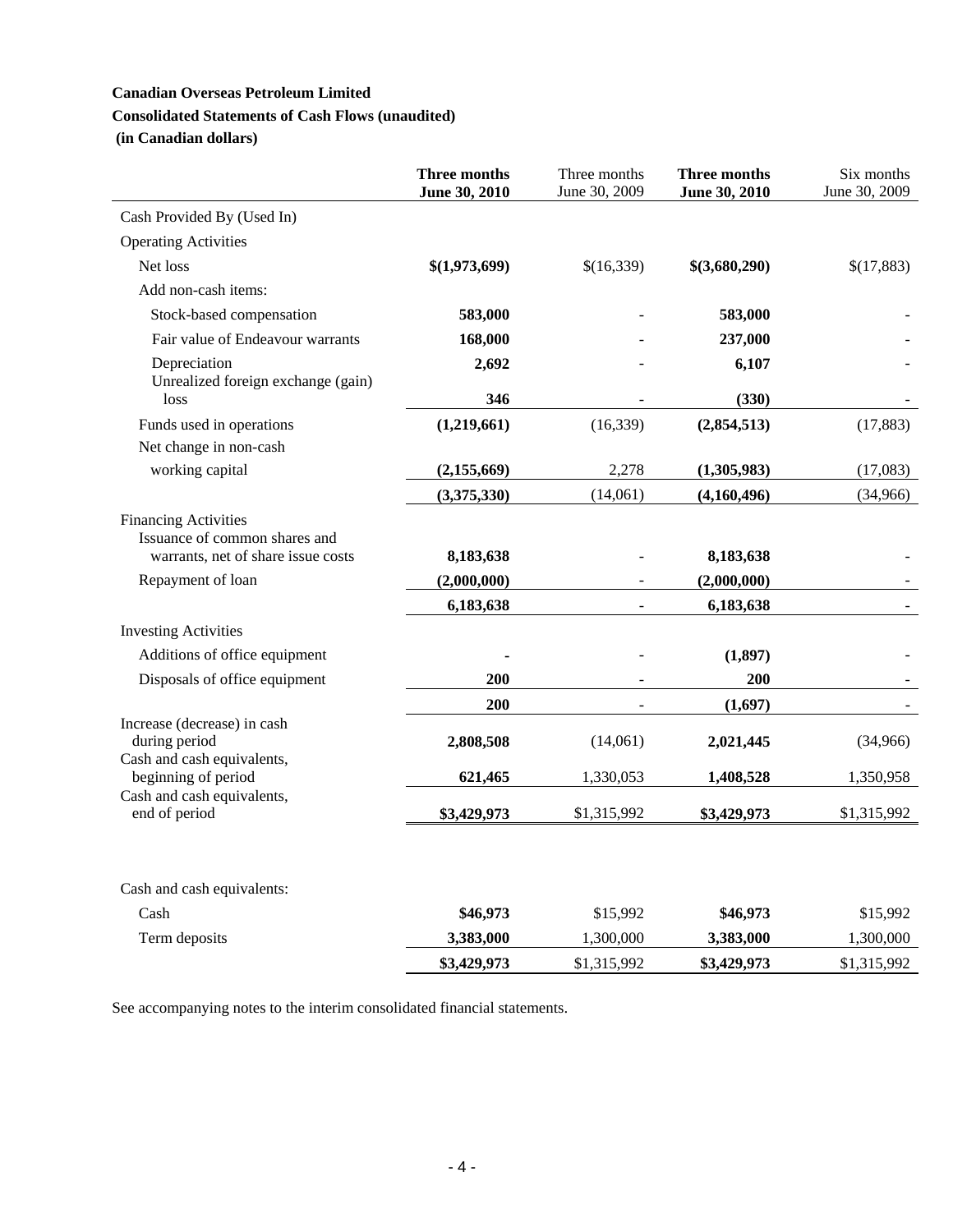Notes to Unaudited Interim Consolidated Financial Statements As at and for the six month period ended June 30, 2010

### **1. NATURE OF OPERATIONS AND GOING CONCERN**

Canadian Overseas Petroleum Limited ("COPL" or the "Company"), formerly Velo Energy Inc., was incorporated on July 8, 2004 and was originally classified as a Capital Pool Company under Policy 2.4 of the TSX Venture Exchange Corporate Finance Manual and Policies. Effective May 31, 2006, the Company purchased all of the outstanding shares of Velo Energy Ltd. through the issuance of 833,334 common shares (3,333,334 pre-consolidation common shares) of the Company. This arm's length transaction constituted the Company's Qualifying Transaction under the rules of the TSX Venture Exchange. The Company's oil and natural gas operations were focused in southern Alberta. On July 9, 2008 the Company sold Velo Energy Ltd. to an unrelated party.

In August 2009, the Company's management and Board of Directors were replaced and COPL's focus was changed to oil exploration and development in the United Kingdom ("UK") Central North Sea.

On October 6, 2009, the Company signed a share purchase agreement to acquire 100% of the outstanding common shares of North Sea Oil Ltd. ("NSO"), a private company incorporated in Alberta, Canada and 100% of the outstanding common shares of North Sea Oil Exploration Limited ("NSOE"), a private company incorporated in England and Wales, UK.

Effective August 3, 2010, the Company's name was changed from Velo Energy Inc. to Canadian Overseas Petroleum Limited and the Company's common shares were consolidated on a one for four basis (further discussed in Note 4).

 These consolidated financial statements have been prepared on a going concern basis which assumes that the Company will be able to realize its assets and discharge its liabilities in the normal course of business for the foreseeable future. The continuing operations of the Company are dependent upon its ability to acquire oil and natural gas properties, to obtain adequate financing to explore and develop these properties and generate profitable operations in the future. As at June 30, 2010, the Company had an accumulated deficit of \$14,895,249, shareholders' equity of \$3,481,807 and working capital of \$3,373,266.

The current economic environment has made access to debt and equity markets difficult, where cost of capital has increased while the availability of capital has decreased. No assurance can be provided that the Company will be able to raise additional funds required to set up and develop profitable operations.

 These financial statements do not reflect adjustments to carrying values of assets and liabilities and the balance sheet reclassifications that would be necessary if the going concern assumption were not appropriate, and such adjustments could be material.

### **2. SIGNIFICANT ACCOUNTING POLICIES**

 The unaudited interim consolidated financial statements follow the same accounting policies as the most recent annual audited financial statements. The notes to these unaudited interim consolidated financial statements do not conform in all respects to the note disclosure requirements of Canadian generally accepted accounting principles ("GAAP") for annual financial statements. Accordingly, these unaudited interim consolidated financial statements should be read in conjunction with the Company's audited consolidated financial statements as at and for the year ended December 31, 2009.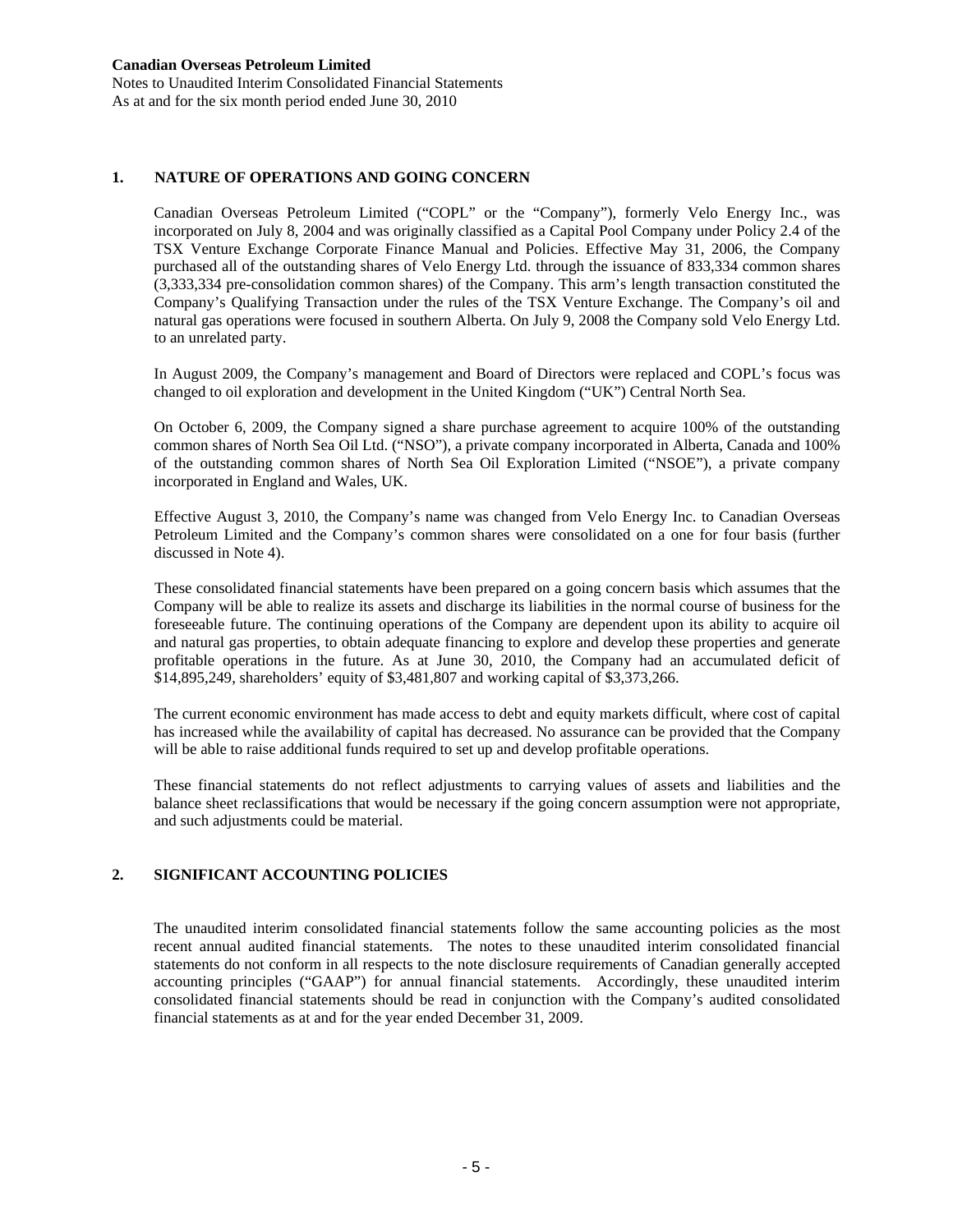Notes to Unaudited Interim Consolidated Financial Statements As at and for the six month period ended June 30, 2010

### **3. LOAN**

On December 11, 2009, the Company signed a Bridge Loan agreement for \$2,000,000 with Endeavour Financial Corporation ("Endeavour") to finance the Company's working capital needs. The Bridge Loan maturity was December 14, 2010 and the loan bore interest at a rate of 10% per annum, payable at maturity or an earlier repayment date. The loan agreement also included a provision that in the event the Company completes any financing, the proceeds should be used to first repay the Bridge Loan together with accrued interest. Accordingly, on June 7, 2010, subsequent to the Private Placement (discussed further in note 4) the Company repaid the Bridge Loan in full, together with \$95,890 of accrued interest.

#### **4. SHARE CAPITAL**

#### **a) Authorized and Issued Common Shares**

#### Authorized

An unlimited number of common shares, without nominal or par value and an unlimited number of preferred shares, issuable in series.

#### Issued

The issued share capital is as follows:

|                                        | Pre-<br><b>Consolidation</b><br>Number of<br><b>Common Shares</b> | Post-<br><b>Consolidation</b><br>Number of<br><b>Common Shares</b> | Amount           |
|----------------------------------------|-------------------------------------------------------------------|--------------------------------------------------------------------|------------------|
| Balance, December 31, 2009 (i)         | 66,608,888                                                        | 16,652,222                                                         | \$<br>8,062,924  |
| Issued for payment of Bridge Loan      |                                                                   |                                                                    |                  |
| fees(i)                                | 721,694                                                           | 180,424                                                            | 167,000          |
| Issued pursuant to private             |                                                                   |                                                                    |                  |
| placement (iii)                        | 27,490,315                                                        | 6,872,579                                                          | 6,955,095        |
| Issued for payment of finders' fees on |                                                                   |                                                                    |                  |
| private placement (iv)                 | 1.042.841                                                         | 260,710                                                            | 263,852          |
| Share issue cost                       |                                                                   |                                                                    | (376, 309)       |
| <b>Balance, June 30, 2010 (i)</b>      | 95,863,738                                                        | 23,965,935                                                         | 15,072,562<br>\$ |

Further to shareholders' and board of directors' approvals and effective August 3, 2010, the Company's common shares were consolidated on a one for four basis, i.e. one post-consolidation common share for every four pre-consolidation common shares. Common share numbers and earnings per share amounts have been retroactively adjusted to reflect the share consolidation.

(i) The number of common shares includes 250,000 common shares (1,000,000 pre-consolidation common shares) held in escrow. The shares held in escrow are accounted for as contingently returnable shares at June 30, 2010, which were not considered outstanding and are not included in the computation of basic loss per share until they are released from escrow. The TSX-V conditional approval of this transaction, initially granted until June 30, 2010, was extended until December 31, 2010.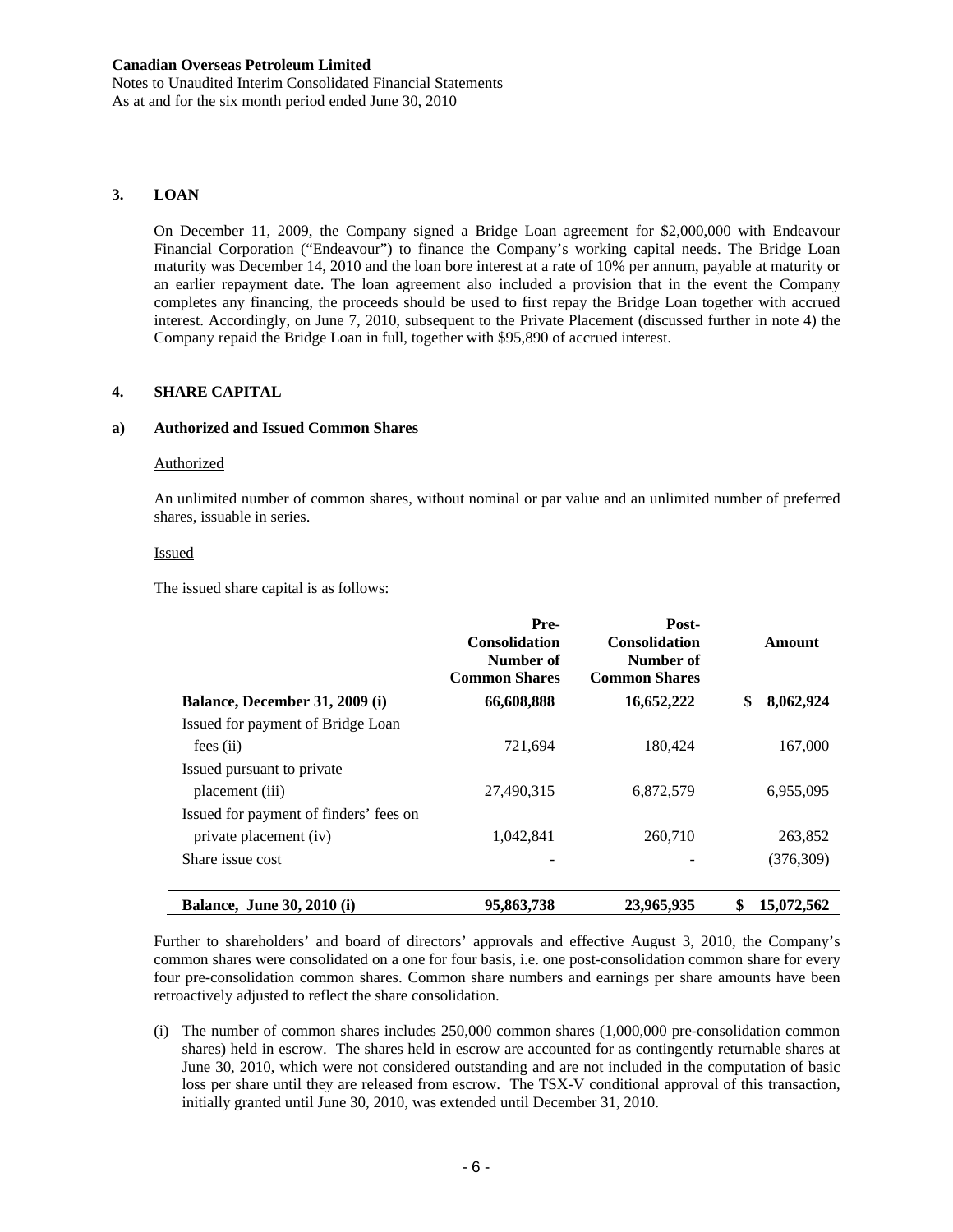Notes to Unaudited Interim Consolidated Financial Statements As at and for the six month period ended June 30, 2010

#### **4. SHARE CAPITAL (continued)**

#### **a) Authorized and Issued Common Shares (continued)**

- (ii) On May 5, 2010, the Company issued to Endeavour 180,424 common shares (721,694 pre-consolidation common shares) as payment for a fee of \$167,000 in respect of the Bridge Loan. Pursuant to the Bridge Loan agreement, the fee was due if the loan was not repaid in full by April 1, 2010. The number of common shares was calculated based on the 5-day volume weighted average closing price of the Company's shares immediately before April 1, 2010. The fee of \$167,000 was recognized in Consolidated Statement of Operations, Comprehensive Loss and Deficit as interest and financing charges for the six months ended June 30, 2010.
- (iii) On May 14, 2010 and May 21, 2010, the Company closed the private placement of 6,872,579 units at \$1.20 per unit (27,490,315 pre-consolidation units at \$0.30 per unit) for total gross proceeds of \$8,247,095. Each unit consists of one common share and one half of a share purchase warrant. Each whole warrant will entitle the holder to acquire an additional common share at an exercise price of \$2.00 (pre-consolidation exercise price of \$0.50) expiring November 14, 2011. The fair value of the share purchase warrants issued was estimated at \$1,292,000 using a Black-Scholes option pricing model with the following assumptions:

|                         | 2010 |
|-------------------------|------|
|                         |      |
| Risk free interest rate | 2.0% |
| Weighted average years  | 1.5  |
| Expected volatility     | 100% |
| Expected dividend yield | 0%   |

All units issued further to this private placement are subject to resale restrictions and cannot be resold until four months and one day after the date of issue.

(iv) The Company paid, whenever applicable, a finder's fee by issuing subscription units equivalent to 5% of the units subscribed via a particular broker. As the result, there were 260,710 units (1,042,841 preconsolidation units) issued as finder's fees, with exercise price and expiry date of the share purchase warrants consistent with the warrants issued as part of the private placement. The value of \$312,852, representing the subscription value of the units issued as finder's fees together with legal fees of \$63,457, was recognized as share issue costs. The fair value of share purchase warrants issued as finder's fee was estimated at \$49,000 using a Black-Scholes option pricing model with the same assumptions as noted above. Similar to units issued further to the private placement, the units issued as finder's fees are subject to resale restriction and can not be resold until four months and one day after the date of issue.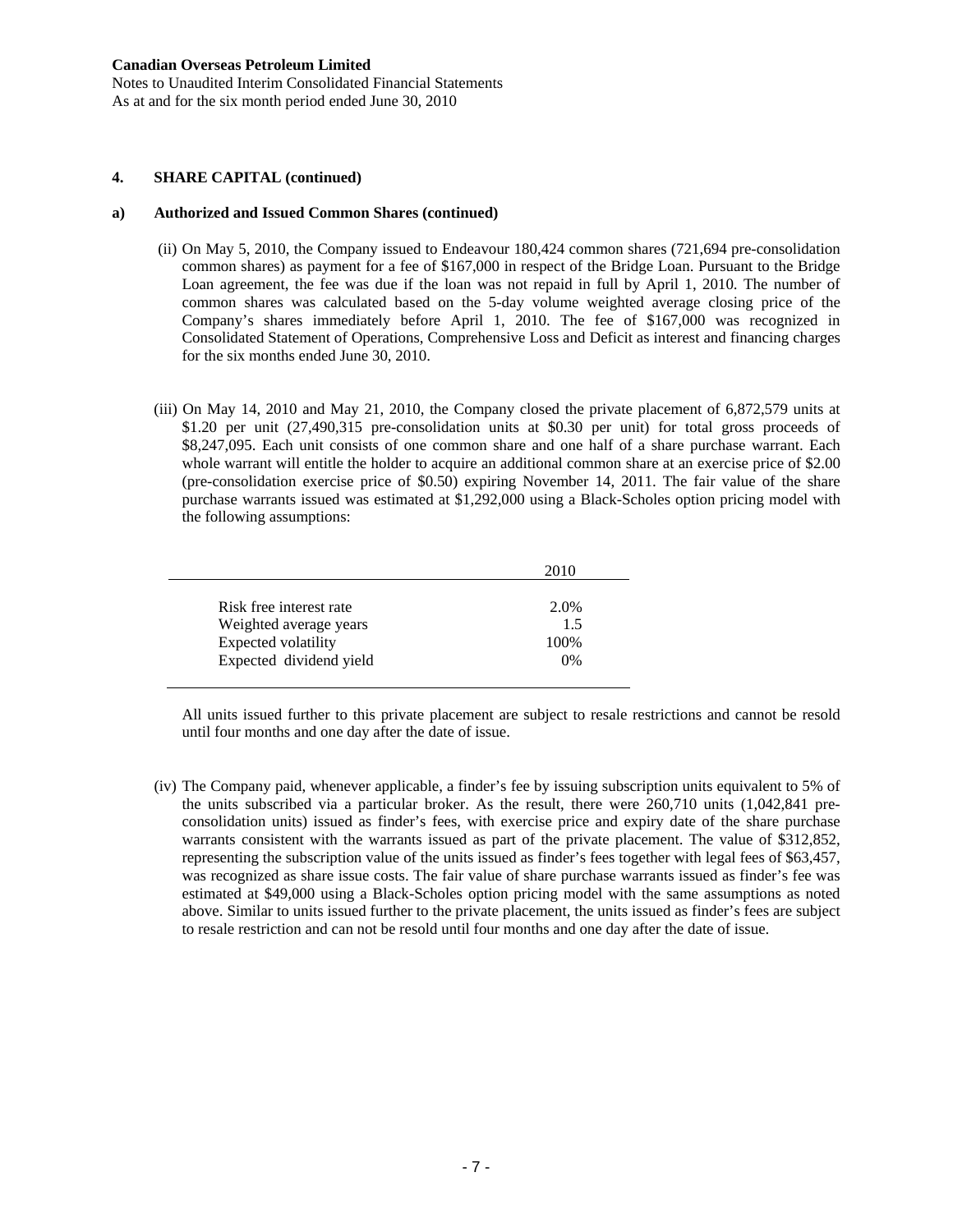Notes to Unaudited Interim Consolidated Financial Statements As at and for the six month period ended June 30, 2010

### **SHARE CAPITAL (continued)**

#### **b) Warrants**

The summary of status of the Company's share purchase warrants as at June 30, 2010 is as follows:

#### **Post-consolidation**

|                                           | <b>Balance</b><br><b>January 1, 2010</b> | Granted   | <b>Balance</b><br>June 30, 2010 | <b>Exercise</b><br>Price | <b>Expiry</b><br>Date |
|-------------------------------------------|------------------------------------------|-----------|---------------------------------|--------------------------|-----------------------|
| Endeavour Warrants                        | 125,000                                  |           | 125,000                         | \$2.00                   | December $10, 2010$   |
| Endeavour Warrants                        | 300,000                                  |           | 300,000                         | \$2.00                   | December 14, 2010     |
| Private Placement Warrants (Note 4 a iii) | $\overline{\phantom{0}}$                 | 3,436,291 | 3,436,291                       | \$2.00                   | November 14, 2011     |
| Finder's Fee Warrants (Note 4 a iv)       | $\overline{\phantom{a}}$                 | 130,355   | 130.355                         | \$2.00                   | November 14, 2011     |
|                                           | 425,000                                  | 3.566.646 | 3.991.646                       | \$2.00                   |                       |

#### **Pre –consolidation**

|                                                                                                                              | <b>Balance</b><br><b>January 1, 2010</b>         | Granted                                                                       | <b>Balance</b><br>June 30, 2010               | <b>Exercise</b><br>Price             | <b>Expiry</b><br>Date                                                              |
|------------------------------------------------------------------------------------------------------------------------------|--------------------------------------------------|-------------------------------------------------------------------------------|-----------------------------------------------|--------------------------------------|------------------------------------------------------------------------------------|
| Endeavour Warrants<br>Endeavour Warrants<br>Private Placement Warrants (Note 4 a iii)<br>Finder's Fee Warrants (Note 4 a iv) | 500,000<br>1,200,000<br>$\overline{\phantom{0}}$ | $\overline{\phantom{a}}$<br>$\overline{\phantom{0}}$<br>13,745,162<br>521.421 | 500,000<br>1,200,000<br>13,745,162<br>521.421 | \$0.50<br>\$0.50<br>\$0.50<br>\$0.50 | December $10, 2010$<br>December 14, 2010<br>November 14, 2011<br>November 14, 2011 |
|                                                                                                                              | 1,700,000                                        | 14.266.583                                                                    | 15,966,583                                    | \$0.50                               |                                                                                    |

No share purchase warrants were exercised during the six month period ended June 30, 2010.

### **c) Incentive Stock Options**

The Company has a stock option plan where the number of common shares reserved under the plan shall not exceed 10% of the issued and outstanding common shares and the number reserved for any one individual may not exceed 5% of the issued and outstanding shares. Exercise prices for stock options granted are determined by the closing market price on the day before the date of grant.

On June 1, 2010, the Company granted 662,500 stock options (2,650,000 pre-consolidation stock options) to certain directors and officers and consultants to acquire common shares at an exercise price of \$1.20 (\$0.30 pre-consolidation exercise price). The stock options vest immediately and expire in 5 years.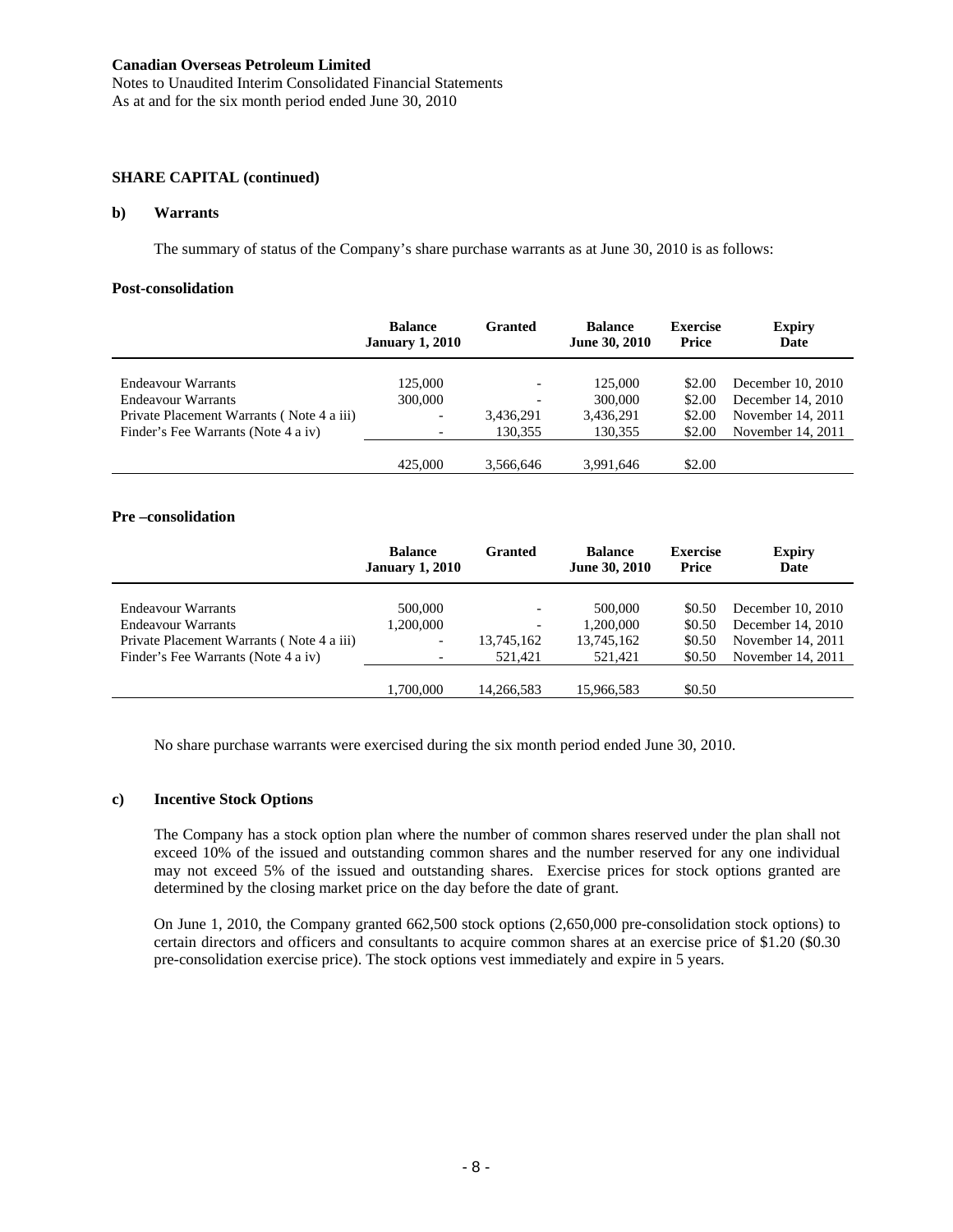Notes to Unaudited Interim Consolidated Financial Statements As at and for the six month period ended June 30, 2010

#### **SHARE CAPITAL (continued)**

#### **c) Incentive Stock Options (continued)**

Stock-based compensation expense of \$583,000 for the stock options granted has been recognized for the period ended June 30, 2010. The fair value of each option granted is estimated on the date of grant using a Black-Scholes option pricing model with the following assumptions:

|                         | 2010  |
|-------------------------|-------|
| Risk free interest rate | 2.0%  |
|                         |       |
| Weighted average years  | 4.0   |
| Expected volatility     | 100\% |
| Expected dividend yield | 0%    |

As at June 30, 2010 there were in total 2,065,000 stock options (8,260,000 pre-consolidation stock options) to purchase common shares outstanding and exercisable with an exercise price of \$0.80 - \$1.20 per share (preconsolidation exercise price of \$0.20 - \$0.30 per share) and a remaining contractual life of 4 - 5 years.

No stock options were exercised and/or expired during the six month period ended June 30, 2010.

### **5. COMMITMENTS AND CONTRACTUAL OBLIGATIONS**

As at June 30, 2010, the Company has the following contractual obligations:

|                                | <b>Total</b> | <b>Less than One</b><br>Year | <b>One to Three</b><br>Years | <b>Four to Five</b><br><b>Years</b> | <b>After Five</b><br>Years |
|--------------------------------|--------------|------------------------------|------------------------------|-------------------------------------|----------------------------|
| Office lease                   | \$4,588,000  | \$535,000                    | \$1,069,000                  | \$1,069,000                         | \$1,915,000                |
| Financial advisory<br>services | 170,000      | 170,000                      | ۰                            | $\overline{\phantom{a}}$            |                            |
|                                | \$4,758,000  | \$705,000                    | \$1,069,000                  | \$1,069,000                         | \$1,915,000                |

#### *Office Lease*

The Company is committed under an operating lease agreement for the rental of office space in Calgary. The approximate lease payments total to \$4.6 million and are payable over the next 10 years.

#### *Financial Advisory Services*

The obligation in respect of financial advisory services relate to an agreement with Endeavour International. The agreement is in effect until June 10, 2011, with an option to extend, if agreed by both parties.

The Company is currently pursuing contracts that will require additional financing. The ability of the Company to meet the above commitments is dependent on its ability to obtain additional financing.